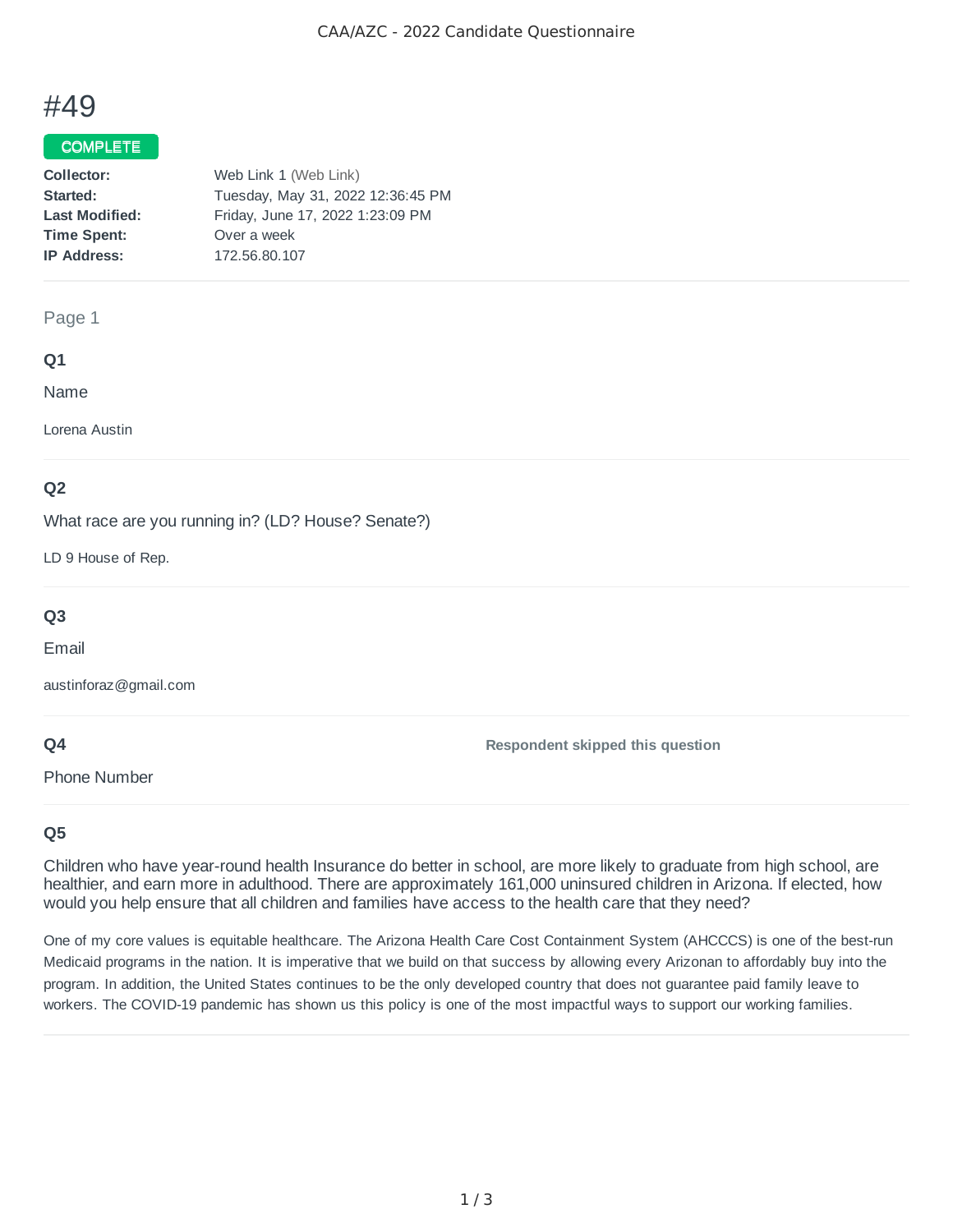#### **Q6**

We know that a child's earliest years, birth to age 8, are the most important for the development of their brains. Highquality early childhood experiences can enhance that development. How can the state take a role in helping parents give their children the best start in life?

It is imperative that we recognize the importance of paid family leave, especially when considering the impact it has for a child to have parents/ guardians present. Advocating on behalf of this will push legislation forward that prioritizes child well-being, and all aspects of their lives, whether it is assuring funds are distributed fairly and equitably for quality education or means and access to sufficient health care.

#### **Q7**

Many families in Arizona are struggling. Housing is becoming increasingly unaffordable, nearly one in four children live in poverty, and resources that used to be available to help families are no longer there. Research shows that when access to safety net resources are low, foster care populations are high. What is your plan to help children and families get the resources and services they need to keep them out of the child welfare system?

Two of my core issues that need to be addressed in Arizona are the rising housing costs/ cost of living and lack of sufficient, reliable community resources- without them, we face situations like higher foster care populations. The current rising housing costs have left many residents of Mesa in limbo. Residents who once saw a future of owning a house now face the real possibility of relocation. We must work with the state to reinstate community housing, allowing cities to work with local stakeholders to create equitable living opportunities for all residents. Even more, for many families, public investments into the community pave the way for people to thrive. This type of programming provides a way to empower families and individuals to attain self-sufficiency with the right to live with dignity and in turn, avoid the welfare system.

## **Q8**

Arizona has been among the bottom states in per pupil K-12 funding for the past decade which has resulted in severe challenges including teacher shortages, crowded classrooms, and insufficient student support services. How will you ensure that students in every neighborhood have access to quality, well-funded education in Arizona

Education must be a priority for Arizona. We can no longer afford to be ranked #49 in education funding per pupil. Currently, Arizona ranks #50 in teacher pay. Our P-20 education deserves quality educators who are supported by their state. Arizona's children deserve quality education regardless of the district or community they are a part of. This includes an increase in state funding and better distribution of these funds, as well as understanding and mitigating systemic issues that further marginalize certain communities.

#### **Q9**

Arizona's elected leaders have created a tax code that is upside down and regressive– meaning that those with low incomes pay a much higher share of their income in taxes compared to Arizona's highest income earners. If elected, what will you do to make sure that wealthy and corporations pay their share of taxes?

With rising inflation and increased cost of living, it is very likely that our country will face some hard times in the near future, and therefore the accountability to tax fairly and justly needs to become the standard tax code. Right now, the tax cuts put in place only benefit the richest and reduce the state revenue- measures need to be passed to implement major oversight in this area.